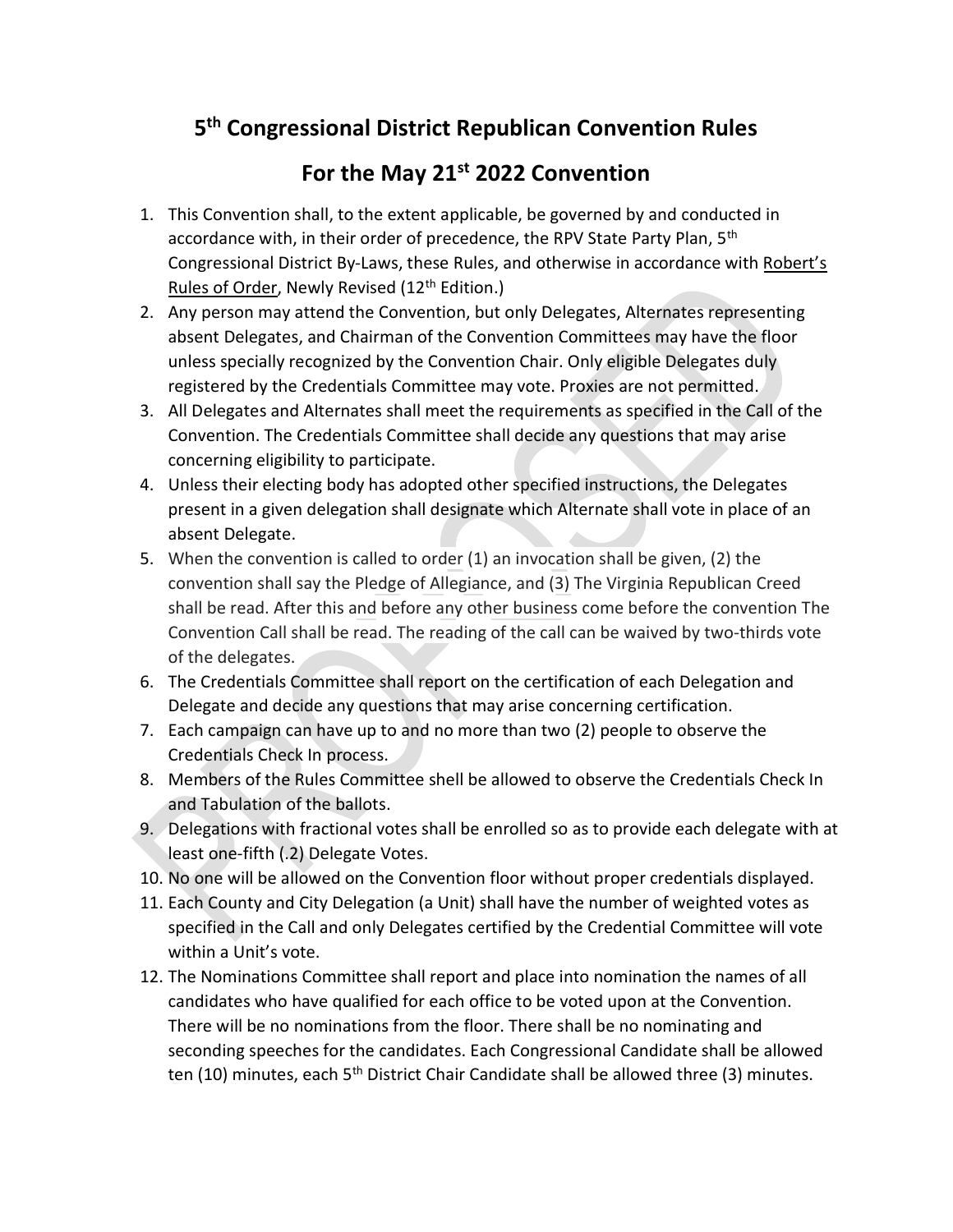- 13. No candidate for any office may defer more than 50% of his or her time to a surrogate speaker, video, music, or other electronic media.
- 14. The speaking order of each group of Candidates will be decided the morning of the Convention by the Candidates or their named representative, of someone appointed by the Rules Committee to represent a Candidate should the Candidate not be readily available for the drawing of a number from a closed container. 1 goes first, 2 second, and so on. The Rules Committee will supervise the drawing at 9:00AM on the Convention stage. The Rules Committee will report the order to the Convention Chair and Secretary.
- 15. Guest speakers and candidates at the Convention shall not make a public endorsement of any candidate running for a Convention position during the time they have been allotted to speak.
- 16. If in the event of a violation of rule #12, the other candidates will be given an additional three (3) minutes to respond if they wish to do so.
- 17. A roll call shall be taken at the request of one-fourth (1/4) of the total Convention votes as certified by the Credentials Committee.
- 18. No delegate may change his or her vote after it has been collected by the unit chairman or teller appointed by the unit chairman. All Convention balloting is by secret ballot and all delegations shall vote their full weight unless otherwise designated by the electing body.
- 19. The Chair of the Election-Balloting Committee shall be charged with administering all elections, duties to include: distribution of ballots, collection of ballots, and counting of ballots. The Chair of the Elections – Tabulations Committee shall be charged with calculation of raw vote, calculation of weighted votes, and preparing the reports of results for all elections. Candidate may have two (2) observers to be appointed to review and observe the counting of the votes. Said observer is not allowed to assist in counting or interfere with the counting of ballots.
- 20. Once the voting process has started no candidate may give speeches unless it is to withdraw as a candidate and move another candidate is elected by acclamation.
- 21. The Convention Chairman shall review for the delegates how voting will take place. At the direction of the Convention Chairman, the Unit Chair or their Designees, shall collect the voting packs from the Ballot Room and distribute a ballot to each credentialed unit delegate after reviewing their government photo identification. Each delegates' credential card will be marked beside the corresponding ballot round. The delegates may mark their ballots as soon as they receive it, then place their marked ballot in a container (box or envelope) designated for that unit by the Unit Chair's instructions. Ballots with their serial numbers blacked are still valid.
- 22. Blanks, abstentions, votes cast for persons not placed in nominations before the Convention, or for persons who have withdrawn their candidacy, or have been eliminated or dropped from the ballot shall be excluded is calculating the total vote reported by each delegation. Those ballots will be deemed voided.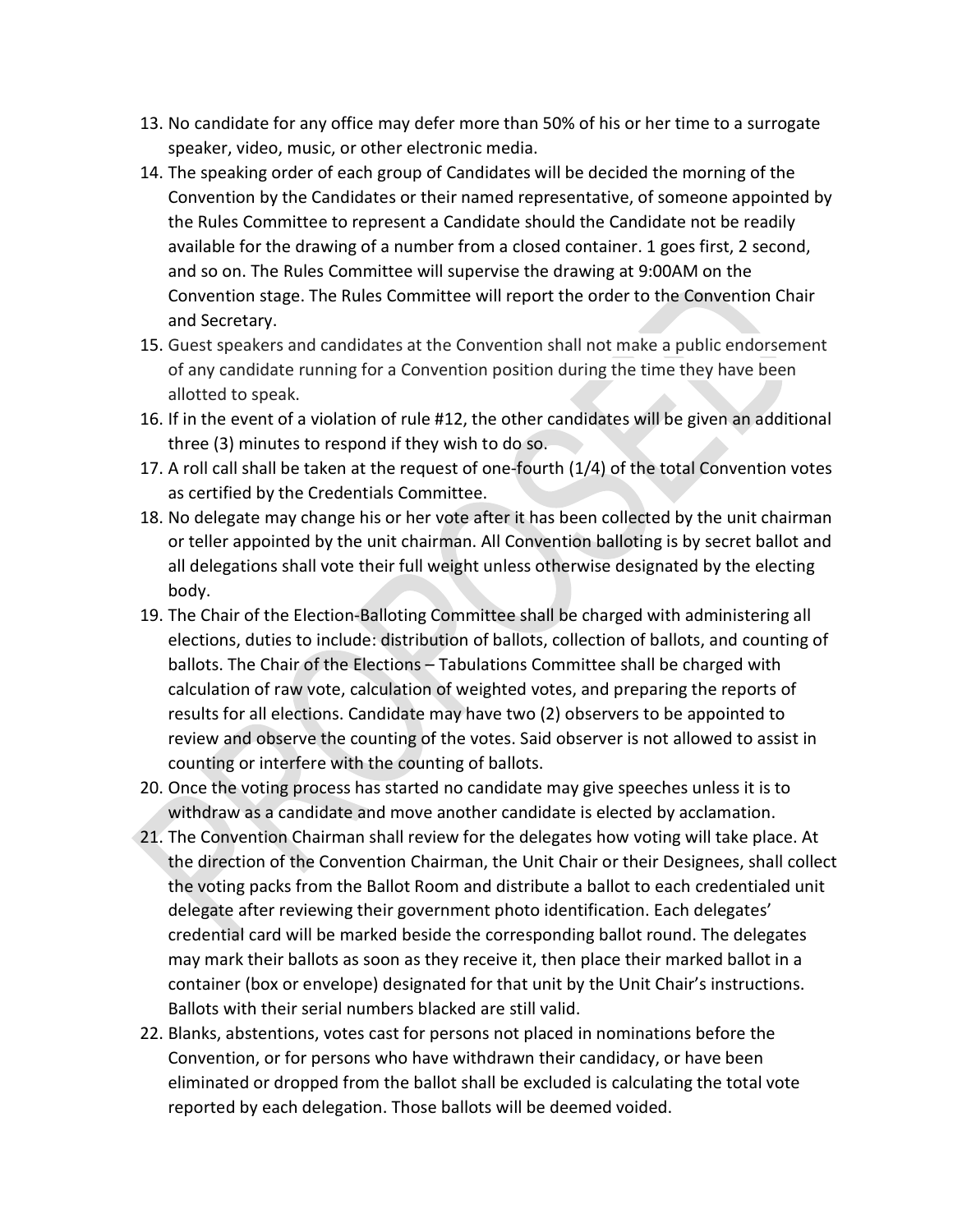- 23. All convention tabulations done on an Excel type spreadsheet will round weighted vote calculations for each Unit to three (3) digits. The unit's raw vote will then be totaled to calculate each candidate's vote total in the balloting round. The formula for each Unit is as follows: ((candidates votes/total votes) X unit's weighted vote) rounded to three (3) digits.
- 24. Delegates shall vote for only one (1) Congressional Candidate and District Chair. Voting for more than one (1) Congressional Candidate or District Chair during a balloting round will void that ballot. Upon counting of the ballots for Congressional Nominee, should at any time a candidate receives at least 50.001% of the weight vote, that Candidate shall be declared duly elected by the Conventions Delegates. After the ballot round, the weighted votes and percentage of weighted votes will be reported.
- 25. Should a tie between candidates occur, the tie will be decided by a standing vote counted by the Unit Chairmen and an assistant and reported by voice to the Election Chair-Balloting. The Elections Chair-Tabulations will input the votes into an Excel spreadsheet to calculate the weighted vote.
- 26. Once voting has begun, no candidate may withdraw except for a motion to nominate or elect by acclamation. No one other than Chair of the Convention or those authorized by him may address the Convention and no other business may come before the Convention until voting is completed and announced.
- 27. Any Candidate who is unopposed as stated in the call for any of the offices that will be voted on shall be deemed elected upon the adoption of the Nomination Committee Report.
- 28. Anyone inside the tabulating area including vote counters and observers may not have access to any electronic devices unless previously authorized by the Tabulations Committee, including but not limited to cell phones.
- 29. The word "voter" and "delegate" shall be used interchangeably at the Convention and are individuals who are approved by the Credentials Committee.
- 30. All resolutions and the accompanying business of each resolution shall be conducted after candidate speeches and before the report of the balloting totals.
- 31. No motion shall be in order at the Convention except those pertaining to the order of business or items of business being pursued at the time the motion is made.
- 32. Debate on any issue shall be limited to a total of ten (10) minutes, divided equally between opposing views. Each speaker on an issue shall be limited to one (1) minute and opposing views will be alternated.
- 33. Upon adoption of these Rules, the Temporary officers and organization of the Convention shall become the Permanent officers and organizations of the Convention. Once adopted, three quarters (3/4) vote of the convention shall be required to amend these Rules.
- 34. The order of business shall be as set forth below and may be changed in two (2) ways. First, by a majority vote of the Convention, an item may be omitted or added. Second, the Convention Chairman may interrupt the order as he of she may deem appropriate